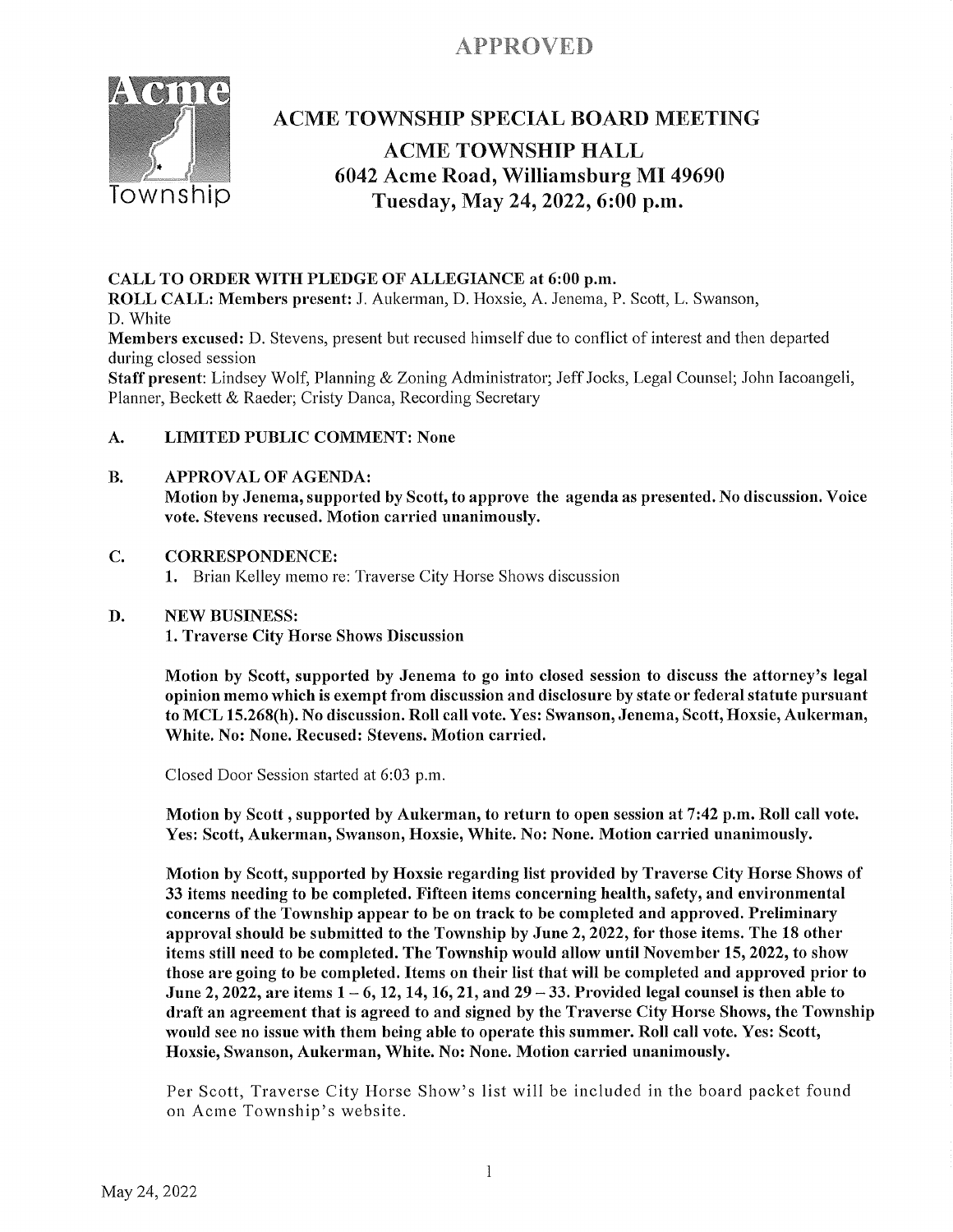## **APPROVED**

### PUBLIC COMMENT and OTHER BUSINESS: None

 $\mathcal{A}^{\mathcal{A}}$ 

Motion by Scott, supported by Hoxsie, to adjourn the meeting. Voice vote. Motion carried unanimously.

The meeting was adjourned at 7:46 p.m.

Lisa Swanson, Acme Township Clerk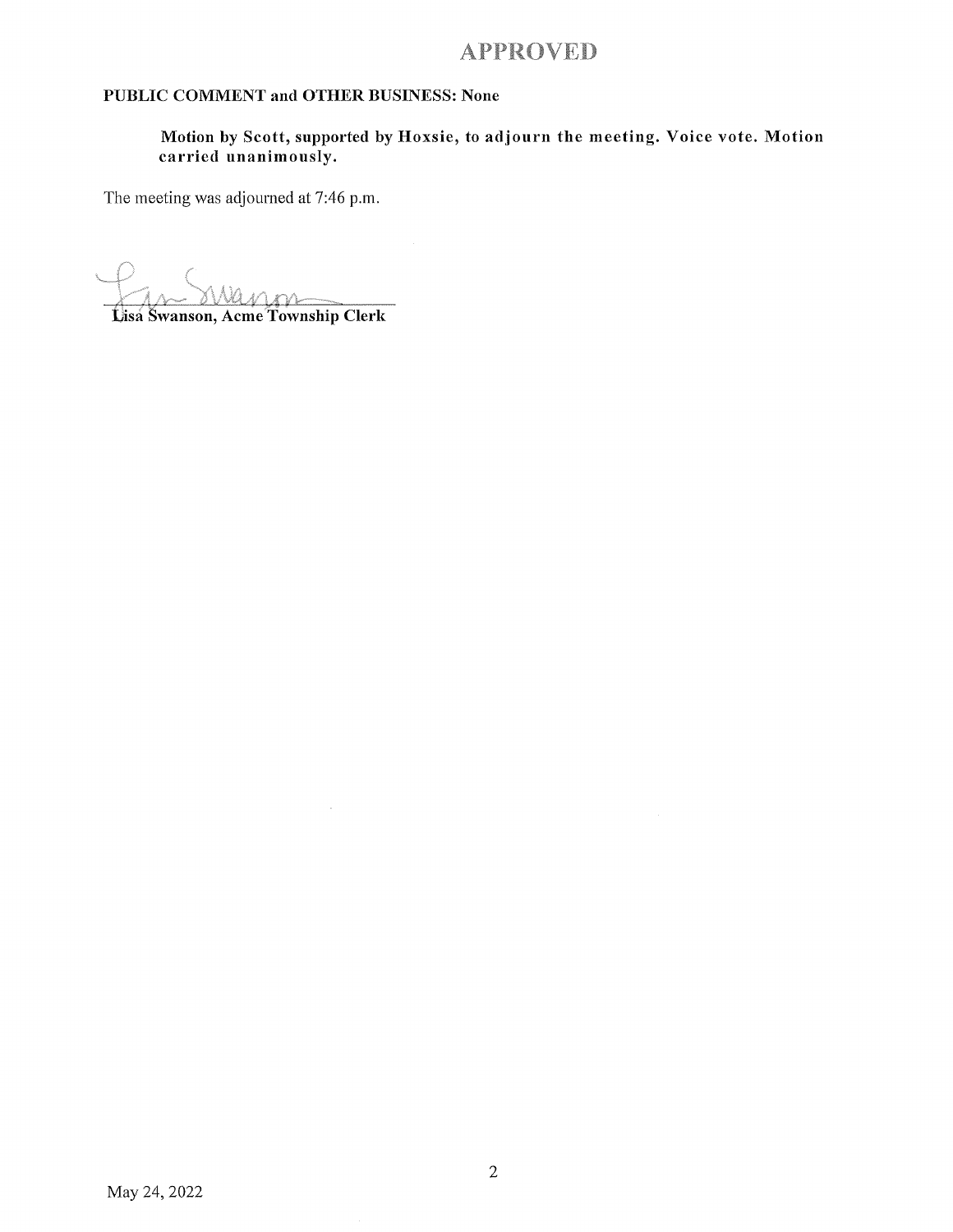

# **ACME TOWNSHIP SPECIAL BOARD MEETING ACME TOWNSHIP HALL 6042 Acme Road, Williamsburg MI 49690 Tuesday, May 24, 2022, 6:00 p.m.**

## **CALL TO ORDER WITH PLEDGE OF ALLEGIANCE ROLL CALL**

## **A. LIMITED PUBLIC COMMENT:**

Public Comment periods are provided at the beginning and end of each meeting agenda. Members of the public may address the Board regarding any subject of community interest during these periods. Comment during other portions of the agenda may or may not be entertained at the moderator's discretion.

### **B. APPROVAL OF AGENDA:**

- **C. NEW BUSINESS:**
	- **1. Traverse City Horse Shows Discussion**

### **PUBLIC COMMENT & OTHER BUSINESS THAT MAY COME BEFORE THE BOARD:**

### **ADJOURN**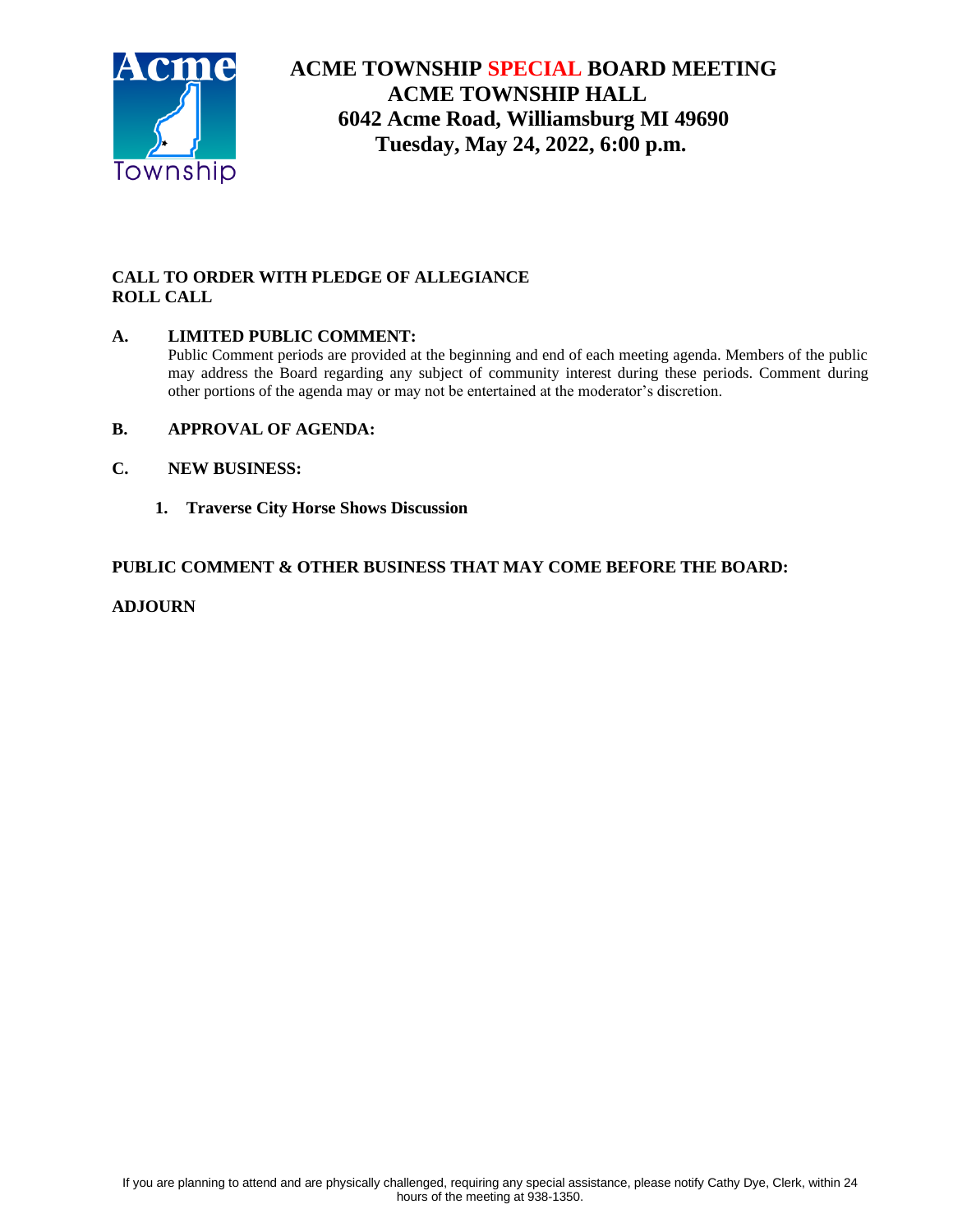# Good evening,

I ask that the township make the updated materials related to the Flint field project available for public review as they are received. Ideally those should be posted on the township website, as is done for public hearing materials.

It was the Planning Commission's clearly stated intent, in their conditional approval, that this project would not be placed on the board agenda before all materials were received.

There have been three so-called storm water reviews for the project. All have been incomplete and not reviewed against our ordinance, and all have not flagged glaring non-compliances with our ordinance and other errors. The public reviews of these documents have been invaluable in identifying noncompliant changes that were made without township approval.

On Monday the Supervisor confirmed there is a forth storm water report, but declined to share that public document. Are we to believe this report finally reviews against our ordinance?

On Monday the Zoning Administrator reported township still has not received the topographical site contour plan sheets (of "existing" conditions and "proposed") that our township Zoning Ordinance requires in order for a project to be placed on the PC agenda. The October and February public hearings lacked that key information. Without contours it is impossible for the storm water review to consider where storm water is flowing on site. The ZA hopes to receive those on Wednesday. Will that clarify surface storm water flows to the mystery basin on the west side of the property, that is seen in photos and on some plan sheets, but not others? It has escaped mention in reviews.

It is the public that has identified these and other planning and engineering omissions. The public would like to review the new documents when they become available to the township and before approval.

The discussion of how these items were missed is important, and I look forward to hearing more about when that review will occur. Thank you, Brian Kelley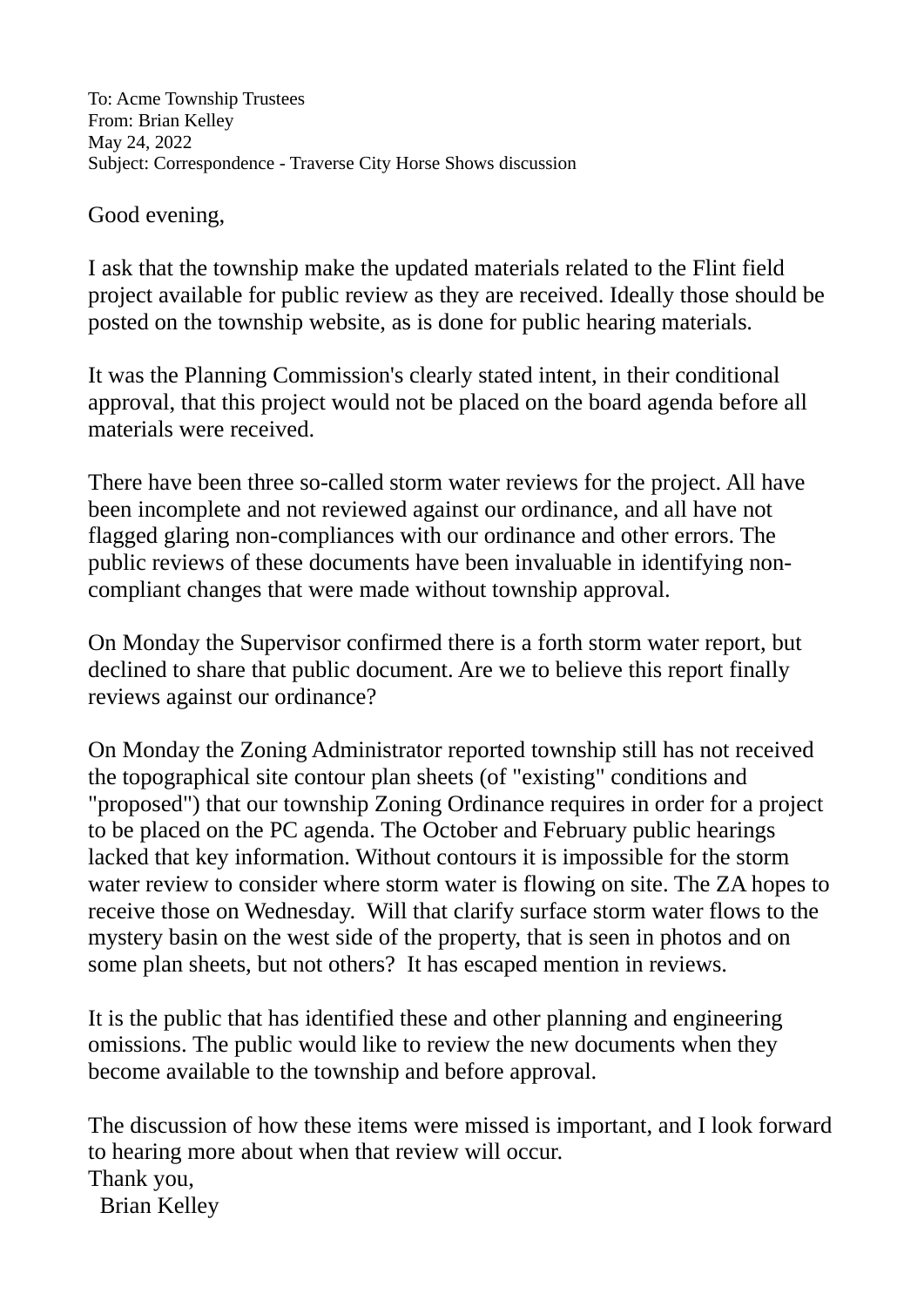In an effort to meet Acme Township conditions set forth as part of the approved SUP by the Planning Commission on March 14, 2022 and the Township Board on April 5, 2022, the Traverse City Horse Show is "prioritizing execution of those conditions" in the following order:

- 1. All Life Safety matters are of top priority to protect the health, safety and welfare of all workers, participants, medics, firefighters, horses etc. This includes but is not limited to the "Emergency Services Road, Named Roads, labeling building with numbers, etc.
- 2. To implement all Storm Water modifications to the site.
- 3. Address any screening and buffers (Landscape and/or Fencing) which is required (and not waived by the property owner).
- 4. Address any screening and buffers along the Horse Show Grounds and Bates Road.
- 5. Implement measures to mitigate dust onto Bates Road.
- 6. Landscape screening and buffers on "non-developed" land.
- 7. Trailer Parking .

Please note, cost estimates for letter of credit/bonding/performance guarantee purposes is a moving target. To implement these conditions, and due to timing constraints, we are not getting bid's, but buying material from contractors we have relationships with at market rate.

Listed below is the status of any conditions we have "completed", "are in process" or "not currently underway".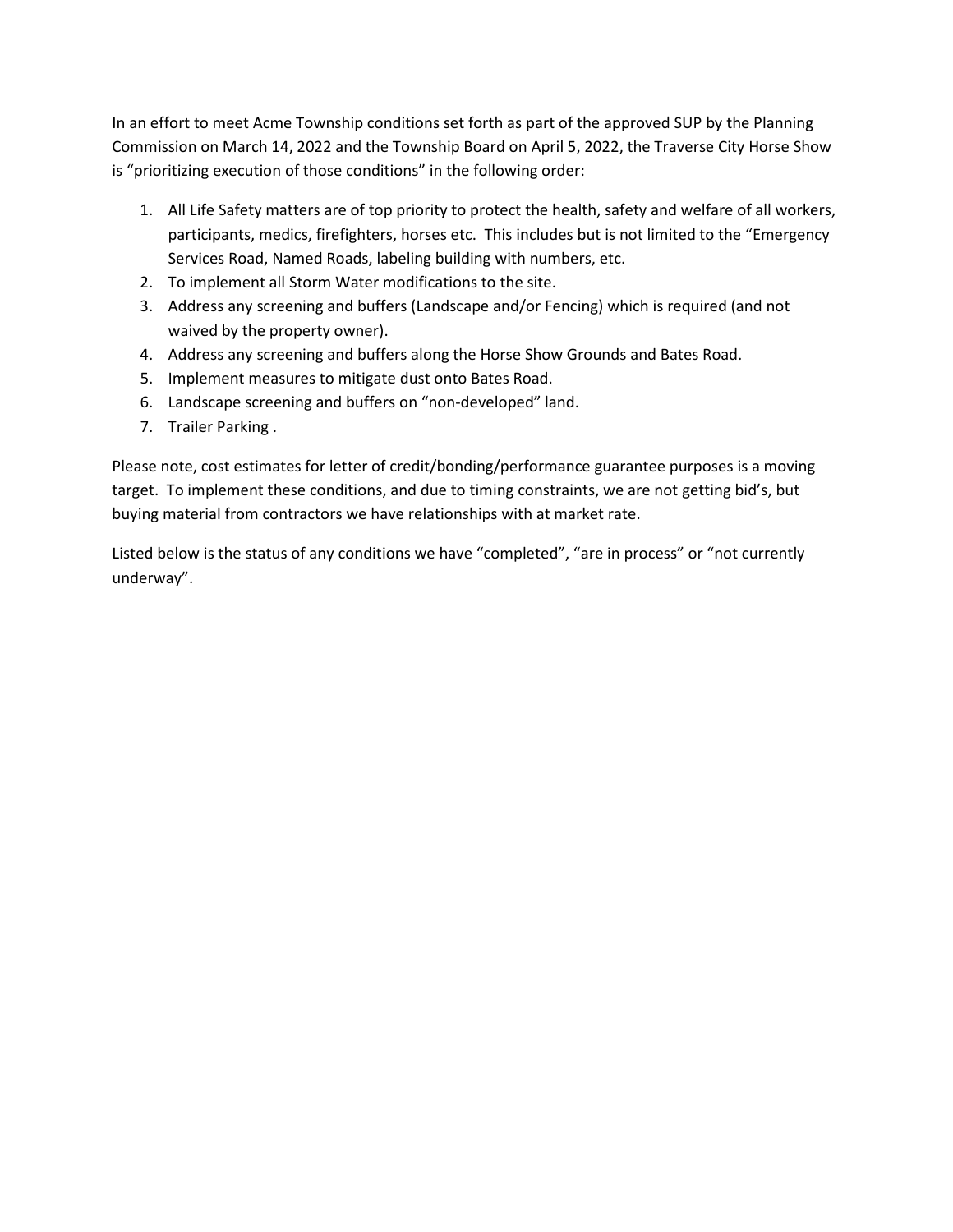|    | <b>Action Item/Condition of Approval</b>                            | <b>Status</b> | <b>Note</b>                                 |
|----|---------------------------------------------------------------------|---------------|---------------------------------------------|
| 1. | <b>Municipal Approvals</b>                                          | Completed     | Permits in process                          |
| 2. | <b>Storm Water Approvals</b>                                        | In process    | <b>Expected Completion in time</b>          |
| 3. | <b>Storm Water Construction Modifications:</b>                      | In Process    | <b>Expected Completion in time</b>          |
| 4. | <b>Emergency Services Road Construction</b>                         | In Process    | Expected Completion in time.                |
|    | Inspection by GT Metro 6/1                                          |               |                                             |
| 5. | Road Sign for Emergency Services                                    | In Process    | <b>Expected Completion in time</b>          |
| 6. | <b>Building Numbers for Emergency Services</b>                      | In Process    | <b>Expected Completion in time</b>          |
| 7. | Arabian Lane Buffering (Landscape)                                  | In Process    | <b>Expected Completion in time</b>          |
| 8. | Arabian Lane Irrigation for Landscape                               | In Process    | <b>Expected Completion in time</b>          |
| 9. | Arabian Lane Fencing (not waived by Resident)                       | Not Underway  | Start 5/28 expect completion                |
|    | 10. Bates Road Buffering (Landscape)                                | In Process    | Partial completion - front for              |
|    | sure                                                                |               |                                             |
|    | 11. Bates Road Landscape Irrigation                                 |               | Not underway Partial completion - front for |
|    | sure                                                                |               |                                             |
|    | 12. Signage prohibiting non-licensed vehicles on Bates              | In Process    | <b>Expected Completion</b>                  |
|    | 13. Parking Island Trees 13 northern acres                          | In Process    | <b>Expected completion</b>                  |
|    | 14. Storm Water Maintenance Plan                                    | Approved      | Completed                                   |
|    | 15. Storm Water Inspections (3 during year)                         | In Process    | 1 <sup>st</sup> inspection scheduled        |
|    | 16. Dust Plan for Horse park Roads (water daily now)                | Not Underway  | Grade and Brine week of 5/30                |
|    | 17. Extend asphalt paving on 3 entrances                            | Not underway  | Begin 5/25; will be completed               |
|    | 18. Scarified Surface to reduce dust on Bates                       | Not Underway  | Must complete paving first.                 |
|    | 19. Traffic Study                                                   | In Process    | (awaiting MDOT feedback)                    |
|    | 20. Gate Signage (North Gate as Service Gate only)                  | In Process    | <b>Updating Plans</b>                       |
|    | 21. Manure Transfer Station "Concrete Pad"                          |               | Not Underway Begin 5/25; will be completed  |
|    | 22. Landscape Buffers on south property line(s)                     |               | Not Underway Meeting with Tribe for waiver  |
|    | 23. Grading and gravel for Trailer Parking                          |               | Not Underway Least Prioritized / Exploring  |
|    | different parking location option                                   |               |                                             |
|    | 24. Landscape for Trailer Parking                                   |               | Not Underway Least Prioritized / Exploring  |
|    | different parking location option                                   |               |                                             |
|    | 25. Letter for "Optimal Dust Control"                               |               | Not Underway Assuring the optimal           |
|    | techniques safe for humans, animals and environment are identified. |               |                                             |
|    | 26. Performance Guarantee                                           |               | Not Underway Do not even know amount as     |
|    | doing work without quotes on some areas                             |               |                                             |
|    | 27. Complete Plan for Township                                      | Underway      | <b>Expected Completion</b>                  |
|    | 28. Fee for stormwater Review                                       | Completed     | Dropped Off in Box                          |
|    | 29. GT Metro - roads/buidings ID's                                  | Underway      | Expect completion 5/26                      |
|    | 30. Provide signage for buildings                                   | Not Underway  | Order after #29                             |
|    | complete/expect completion.                                         |               |                                             |
|    | 31. Provide water supply source with sufficient flow                | Underway      | Approved options onsite by                  |
|    | Kathy Fordyce                                                       |               |                                             |